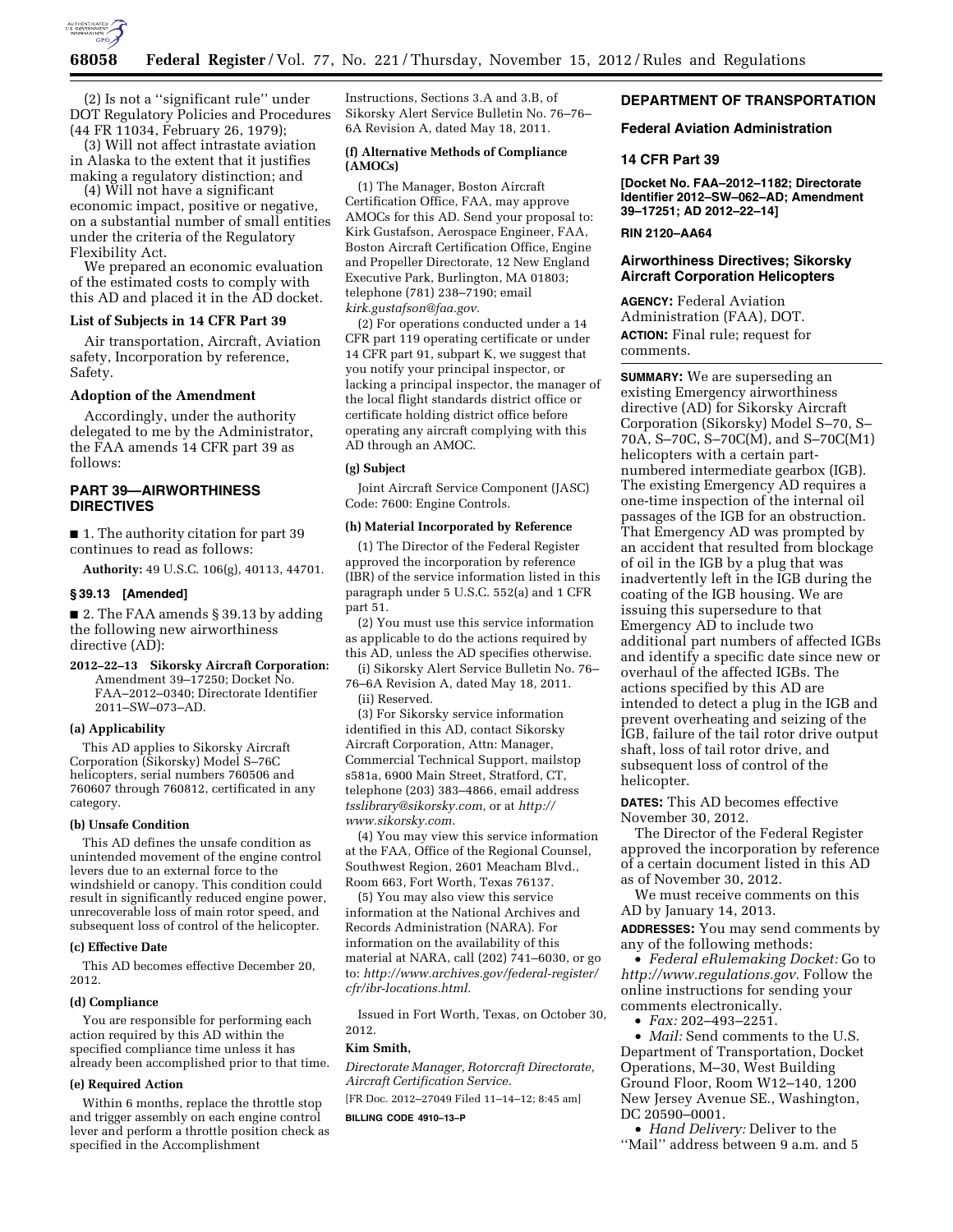p.m., Monday through Friday, except Federal holidays.

Examining the AD Docket: You may examine the AD docket on the Internet at *<http://www.regulations.gov>* or in person at the Docket Operations Office between 9 a.m. and 5 p.m., Monday through Friday, except Federal holidays. The AD docket contains this AD, the economic evaluation, any comments received, and other information. The street address for the Docket Operations Office (telephone 800–647–5527) is in the **ADDRESSES** section. Comments will be available in the AD docket shortly after receipt.

For service information identified in this AD, contact Sikorsky Aircraft Corporation, Attn: Manager, Commercial Technical Support, mailstop s581a, 6900 Main Street, Stratford, CT 06614; telephone (800) 562–4409; email

*[tsslibrary@sikorsky.com;](mailto:tsslibrary@sikorsky.com)* or at *[http://](http://www.sikorsky.com) [www.sikorsky.com.](http://www.sikorsky.com)* You may review the referenced service information at the FAA, Office of the Regional Counsel, Southwest Region, 2601 Meacham Blvd., Room 663, Fort Worth, Texas 76137.

### **FOR FURTHER INFORMATION CONTACT:**

Mike Davison, Flight Test Engineer, Boston Aircraft Certification Office, FAA, 12 New England Executive Park, Burlington, MA 01803; telephone (781) 238–7156; fax (781) 238–7170; email *[michael.davison@faa.gov.](mailto:michael.davison@faa.gov)* 

### **SUPPLEMENTARY INFORMATION:**

#### **Comments Invited**

This AD is a final rule that involves requirements affecting flight safety, and we did not provide you with notice and an opportunity to provide your comments prior to it becoming effective. However, we invite you to participate in this rulemaking by submitting written comments, data, or views. We also invite comments relating to the economic, environmental, energy, or federalism impacts that resulted from adopting this AD. The most helpful comments reference a specific portion of the AD, explain the reason for any recommended change, and include supporting data. To ensure the docket does not contain duplicate comments, commenters should send only one copy of written comments, or if comments are filed electronically, commenters should submit them only one time. We will file in the docket all comments that we receive, as well as a report summarizing each substantive public contact with FAA personnel concerning this rulemaking during the comment period. We will consider all the comments we

receive and may conduct additional rulemaking based on those comments.

### **Discussion**

On October 13, 2011, we issued Emergency AD 2011–22–51, which was made immediately effective to all known U.S. owners and operators of Sikorsky Model S–70, S–70A, S–70C, S 70C(M), and S–70C(M1) helicopters. That Emergency AD requires a one-time inspection for any obstruction of the internal oil passages of the IGB, part number (P/N) 70357–06300–044, with 100 or less hours time-in-service since new or overhaul. If there is an obstruction in an oil passage, the Emergency AD requires replacing the IGB with an airworthy IGB before further flight. That action was prompted by an accident involving a Model MH– 60R helicopter in which the IGB output shaft failed and the tail rotor drive was lost after the IGB overheated and seized up. The output shaft failed because a protective plug, which was installed in an oil passage of the IGB to protect the oil passage during coating of the IGB housing as part of the manufacturing process, was inadvertently left in the IGB and blocked the internal oil passages of the IGB. The IGBs for Model MH–60R helicopters are manufactured and overhauled in the same facility as IGBs for Model S–70, S–70A, S–70C, S– 70C(M), and S–70C(M1) helicopters.

## **Actions Since Existing Emergency AD Was Issued**

Since we issued Emergency AD 2011– 22–51, we discovered we inadvertently omitted two P/Ns and a specific date since new or overhaul of the affected IGBs in the emergency AD. Emergency AD 2011–22–51 is applicable to Model S–70, S–70A, S–70C, S–70C(M), and S– 70C(M1) helicopters with an IGB, P/N 70357–06300–044, with 100 or less hours time-in-service (TIS) since new or overhaul. In issuing this superseding AD, we are requiring the same actions, but revising the applicability to include IGB P/Ns 70357–06300–042 and 70357– 06300–043, in addition to IGB P/N 70357–06300–044. We are also adding a specific date, so that the applicability only includes those IGBs that had 100 or less hours time-in-service since new or overhaul on October 11, 2011.

### **FAA's Determination**

We are issuing this AD because we reviewed the relevant information and determined that an unsafe condition exists and is likely to exist or develop in other products of these same type designs.

# **Related Service Information**

We reviewed Sikorsky Aircraft Corporation Alert Service Bulletin No. 70–06–29A, dated October 11, 2011 (ASB). The ASB specifies:

• A one-time borescope inspection of the lubrication passages from the oil scupper to the input and output housing.

• Disassembling the IGB for inspection as an alternative to the borescope inspection.

• Adding an "A" suffix to the serial number of any IGB that has been inspected.

#### **AD Requirements**

This AD requires, before further flight, borescope inspecting the IGB for any obstruction in the oil passages. As an alternative to the borescope inspection, this AD allows disassembling the IGB and inspecting the oil passages for any obstruction. If there is any obstruction in any oil passage, replace the IGB with an airworthy IGB before further flight. These actions must be accomplished in accordance with specified portions of the ASB described previously.

### **Differences Between This AD and the Service Information**

This AD does not apply to the Model H–60 helicopter as it does not have a U.S. type certificate. This AD does not require returning any parts to Sikorsky nor does it require marking the IGB after inspection.

#### **Costs of Compliance**

We estimate that this AD will affect 9 helicopters of U.S. Registry. We estimate that operators may incur the following costs in order to comply with this AD. It will take about 2 work-hours to perform a borescope inspection at an average labor rate of \$85 per work-hour. Based on these figures, we estimate the cost of the inspection on U.S. operators to be \$1,530 or \$170 per helicopter. If any obstruction is found in any oil passage, we estimate that it will take about 3 work-hours to replace the IGB and required parts will cost about \$21,283, for a total cost of \$21,538 per helicopter.

## **FAA's Justification and Determination of the Effective Date**

An unsafe condition exists that requires the immediate adoption of this AD. The FAA has found that the risk to the flying public justifies waiving notice and comment prior to adoption of this rule because the required corrective actions must be accomplished before further flight. Therefore, we find that notice and opportunity for prior public comment are impracticable and contrary